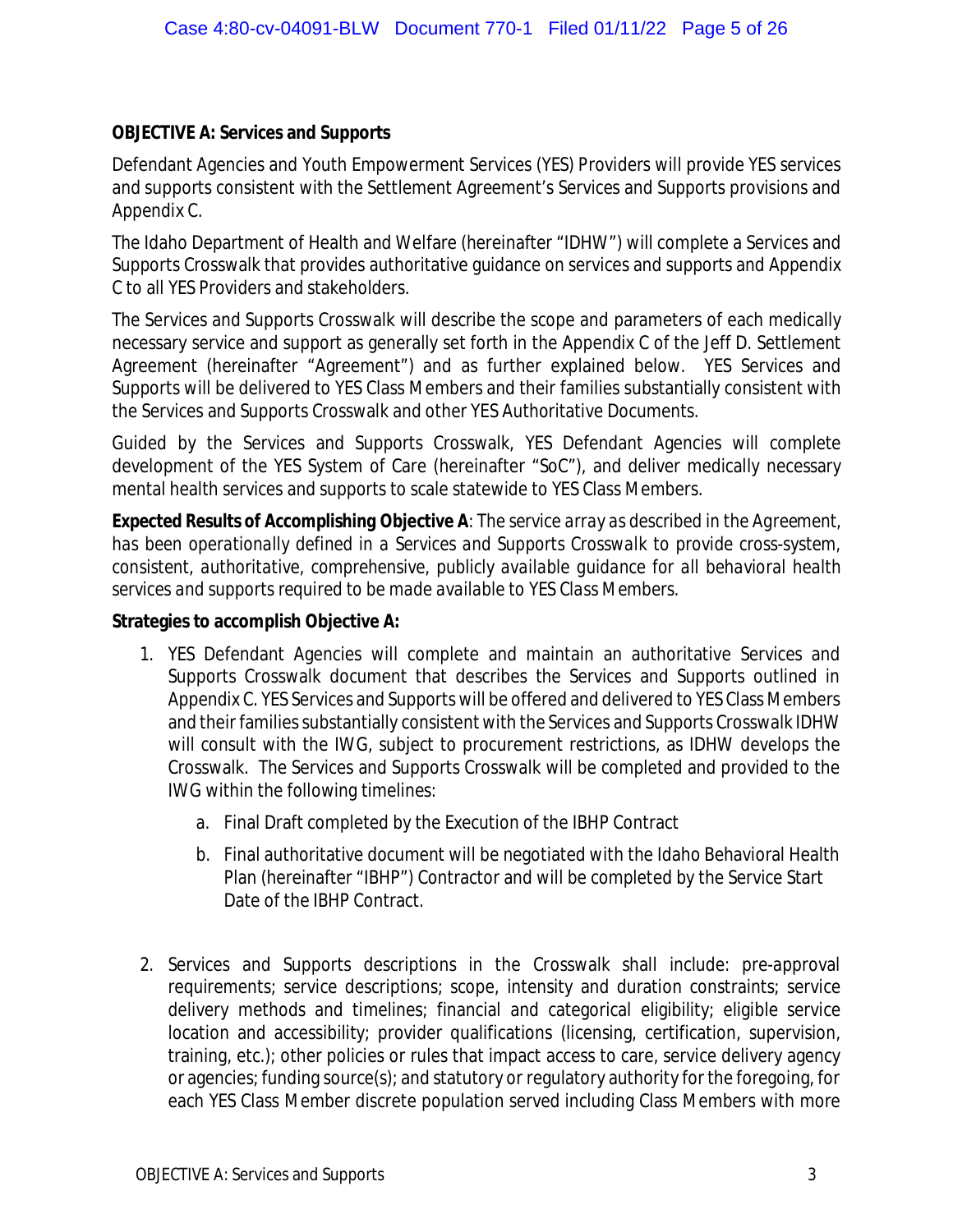intensive needs, dual diagnosis youth (including those with Serious Emotional Disturbance (SED) and Developmental Disabilit(ies) (DD)), juvenile justice-involved youth, child welfare-involved youth, special education youth, youth in families over 300% FPL, 1915(i) eligible youth, youths needing out-of-home placement, and any other group(s) with substantively different benefits or eligibility criteria relating to receipt of YES Services and Supports.

- a. Federal and State Medicaid coverage, restrictions and services and eligibility opportunities shall be assessed and may be incorporated into the Services and Supports descriptions, such that "Defendants will implement and administer Idaho's Medicaid program to provide services to the fullest extent allowable under the Medicaid Act", as required by Paragraph 36 of the Agreement.
- b. Telehealth services will be incorporated into the Crosswalk as a distinct item, and employed as clinically, programmatically, and administratively appropriate.
- c. The YES Defendant Agencies will establish and maintain intensity and duration standards based on national standards of care for core YES Services, with statewide and regional average minimums for hours per month and months per client by the Service Start Date of the new IBHP contract. Prior to completing the final draft of the Services and Supports Crosswalk, IDHW will consult with the IWG when determining the core services requiring minimum standards under this paragraph.
- 3. If the design or development of services or supports parameters as set forth above are not yet fully determined or defined in IDHW's Final Draft of the Services and Supports Crosswalk, IDHW and the IBHP Contractor will prioritize completion of these tasks between the Execution Date and the Service Start Date of the new IBHP Contract so the responsible YES Providers can deliver the services consistent with the Services and Supports Crosswalk on the Service Start Date of the new IBHP contract. Completed parameters will be incorporated promptly into the Crosswalk.
- 4. Workgroups have been established for service categories to identify and resolve challenges confronted during implementation to date. Per their individual charters, each workgroup will report out its research and recommendations focusing on actionable items. Upon completion of each workgroup's research and recommendations, IDHW will prepare for the IWG a written report or statement responding to the recommendations made, specifying at a minimum, intended decisions, including proposed decisions that require Defendant Agency or Centers for Medicare and Medicaid Services (hereinafter "CMS") approval. If a workgroup's research and recommendations do not adequately address necessary details, IDHW will prepare a report within thirty (30) days that provides estimated deadlines for action items and for securing Defendant Agency or CMS approvals. In the event IDHW cannot, or does not, resolve matters identified by a